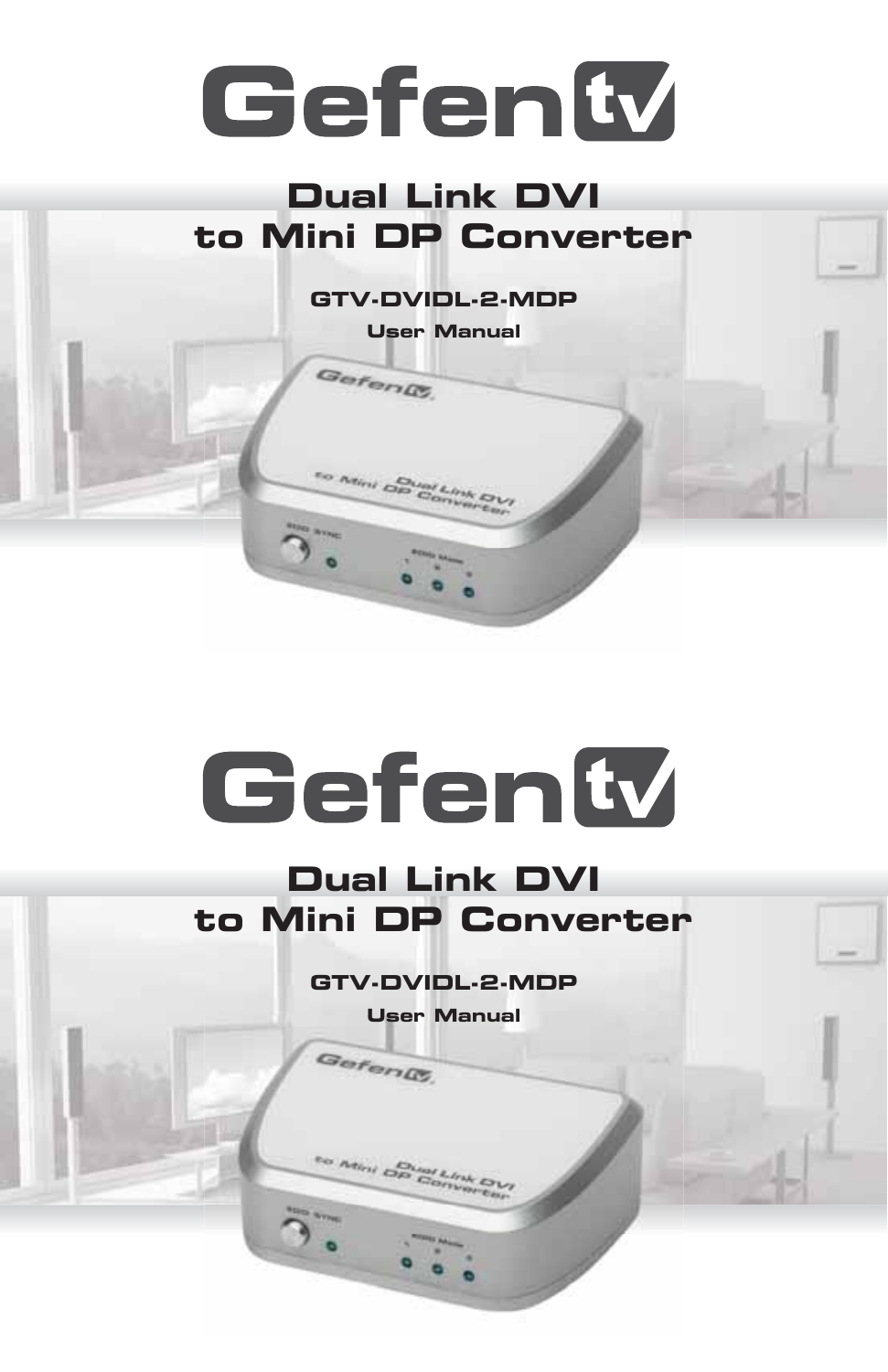## **ASKING FOR ASSISTANCE**

#### **Technical Support**:

| Telephone | (818) 772-9100 |
|-----------|----------------|
|           | (800) 545-6900 |
| Fax       | (818) 772-9120 |

#### **Technical Support Hours:**

8:00 AM to 5:00 PM Monday through Friday, Pacific Time.

#### **Write To:**

Gefen LLC c/o Customer Service 20600 Nordhoff St Chatsworth, CA 91311

www.gefentv.com support@gefenty.com

#### **Notice**

Gefen LLC reserves the right to make changes in the hardware, packaging and any accompanying documentation without prior written notice.

#### **Dual Link DVI to Mini DP Converter** is a trademark of Gefen LLC

© 2011 Gefen LLC, All Rights Reserved All trademarks are the property of their respective owners.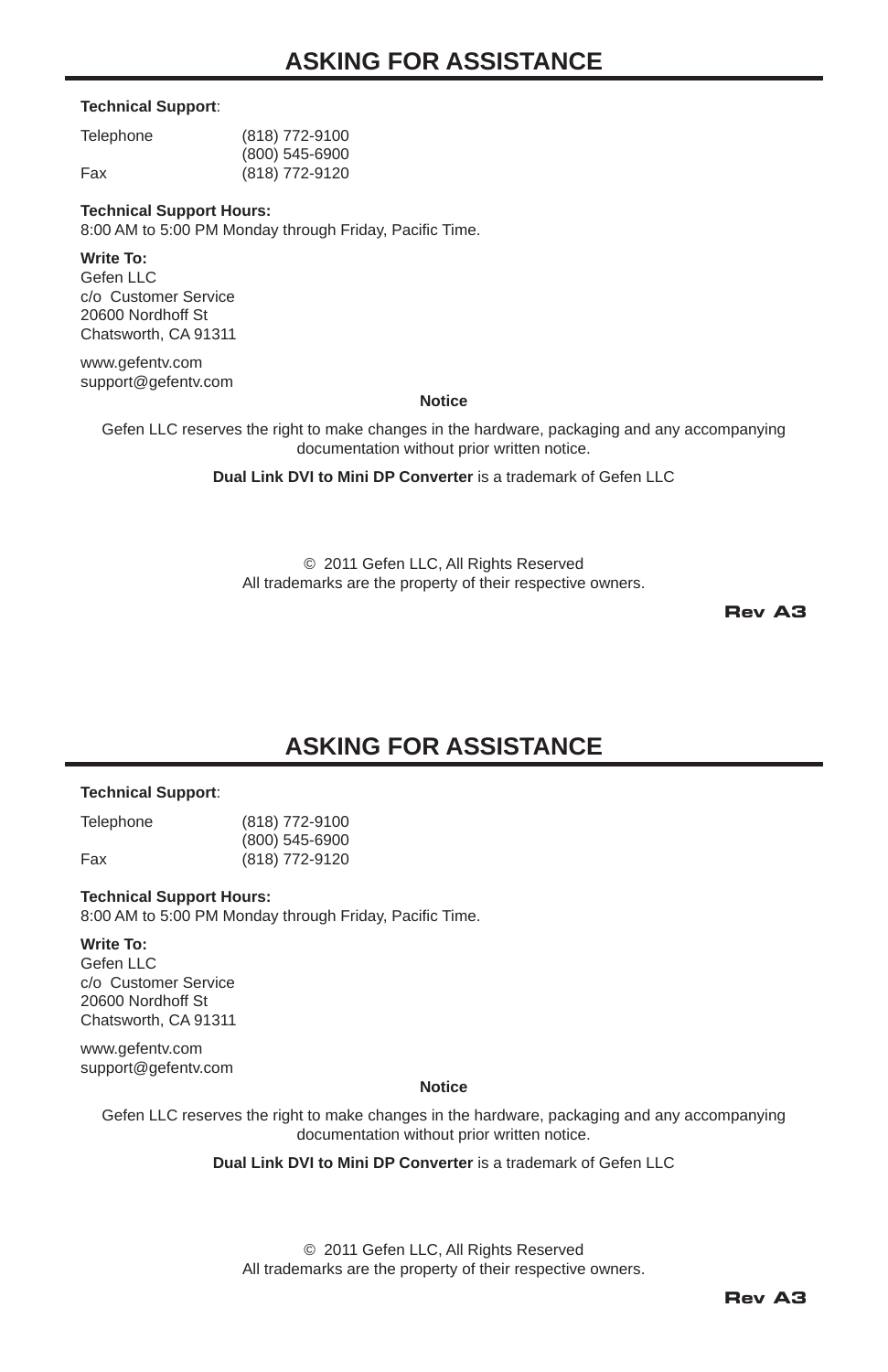## **CONTENTS**

- **1 Introduction**
- **2 Operation Notes**
- **3 Features**
- **4 Front Panel Layout**
- **5 Front Panel Descriptions**
- **6 Back Panel Layout**
- **7 Back Panel Descriptions**
- **8 Connecting and Operating the Dual Link DVI to Mini DP Converter**
- **9 EDID Management**
- **10 Specifi cations**
- **11 Warranty**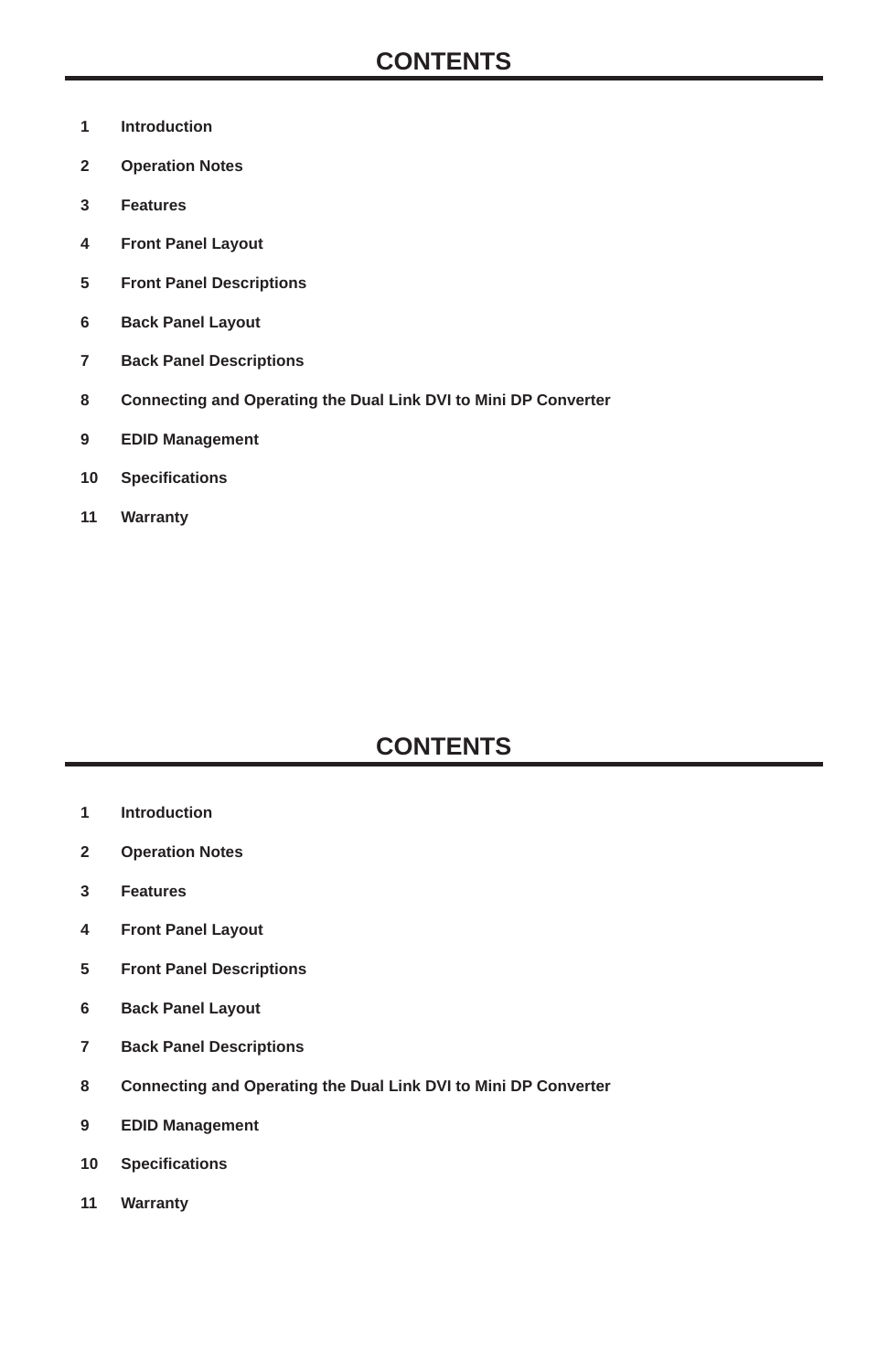## **INTRODUCTION**

Congratulations on your purchase of the Dual Link DVI to Mini DP Converter. Your complete satisfaction is very important to us.

#### **GefenTV**

.

GefenTV is a unique product line catering to the growing needs for innovative home theater solutions. We specialize in total integration for your home theater, while also focusing on going above and beyond customer expectations to ensure you get the most from your hardware. We invite you to explore our distinct product line and hope you find your solutions.. Don't see what you are looking for here? Please call us so we can better assist you with your particular needs.

#### **The GefenTV Dual Link DVI to Mini DP Converter**

The GefenTV Dual Link DVI to Mini DP Converter works with all Mac and PC computers using dual link DVI graphics supporting resolutions up to 2560x1600. It is designed as an easy, plug and play solution for viewing DVI dual link video using the Mini DisplayPort interface with audio support. The GefenTV Dual Link DVI to Mini DP Converter can also be used with displays using standard DisplayPort connections with a passive Mini DisplayPort to DisplayPort cable. Audio support is provided through the built-in 3.5 mm audio connector. The audio output is fed through the Mini DP Out connector on the unit. An EDID switch button is provided for manually selecting the three EDID modes: 2560x1600, 2560x1440, or pass-through. The unit is powered using the included USB cable..

#### **How It Works**

Connect your dual link DVI source to the GefenTV Dual Link DVI to Mini DP Converter using a dual link DVI cable to the unit's DVI In connector. Using a Mini DisplayPort cable (sold separately), connect the cable from the unit's Mini DP Out jack to the display's Mini DisplayPort input (or DisplayPort input: With a Mini DisplayPort to DisplayPort adapter, also sold separately). Use the EDID button on the front panel to cycle through the three different EDID modes: 2560x1600, 2560x1440, or pass-through. Select the appropriate EDID mode based on the capabilities of the display attached. The specific EDID Mode LED will light up to indicate which mode is selected. Connect the USB cable (included) from your computer's USB port to the unit's USB (USB For Power) jack.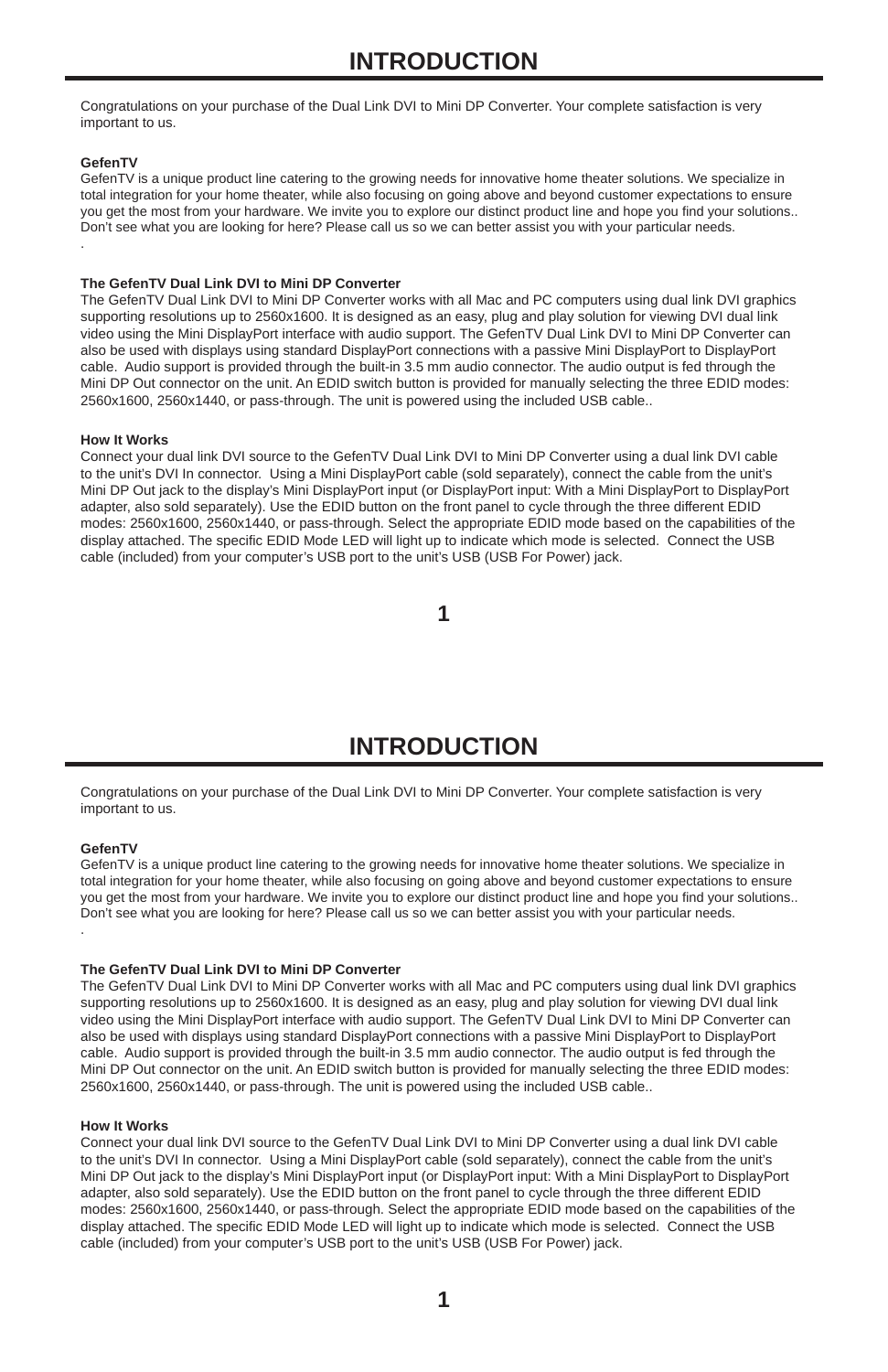#### **READ THESE NOTES BEFORE INSTALLING OR OPERATING THE GEFENTV DUAL LINK DVI TO MINI DP CONVERTER**

• EDID contains the capabilities of a display device in regards to audio and video resolutions. This information is used by the source device to determine the format of the output signal. The GefenTV Dual Link DVI to Mini DP Converter has advanced EDID management features to ensure complete compatibility with all sources and display devices. The pass-through EDID (Mode 3) is used by default. See page 9 for more details.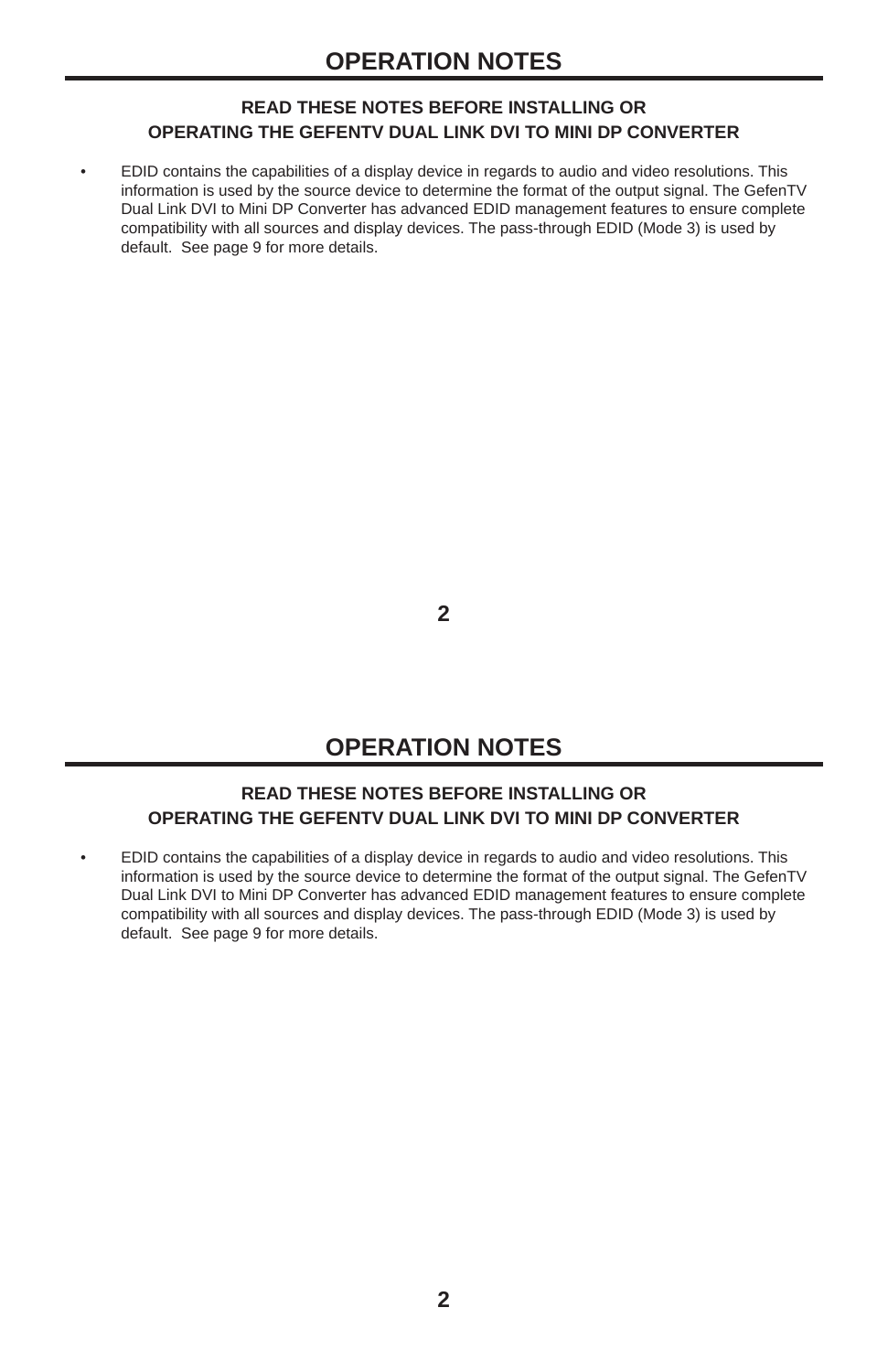## **FEATURES**

#### **Features**

- Converts Dual Link DVI to DisplayPort using the Mini DisplayPort connector interface
- Supports resolutions up to 2560x1600 (max)
- Advanced EDID Management: Mode 1: 2560x1600, Mode 2: 2560x1400, Mode 3: pass-through
- Audio Input Jack
- Powered using USB
- Field upgradable using USB
- Durable, compact form factor

#### **Package Includes**

- (1) Dual Link DVI to Mini DP Converter
- (1) USB cable (A-B)
- (1) User Manual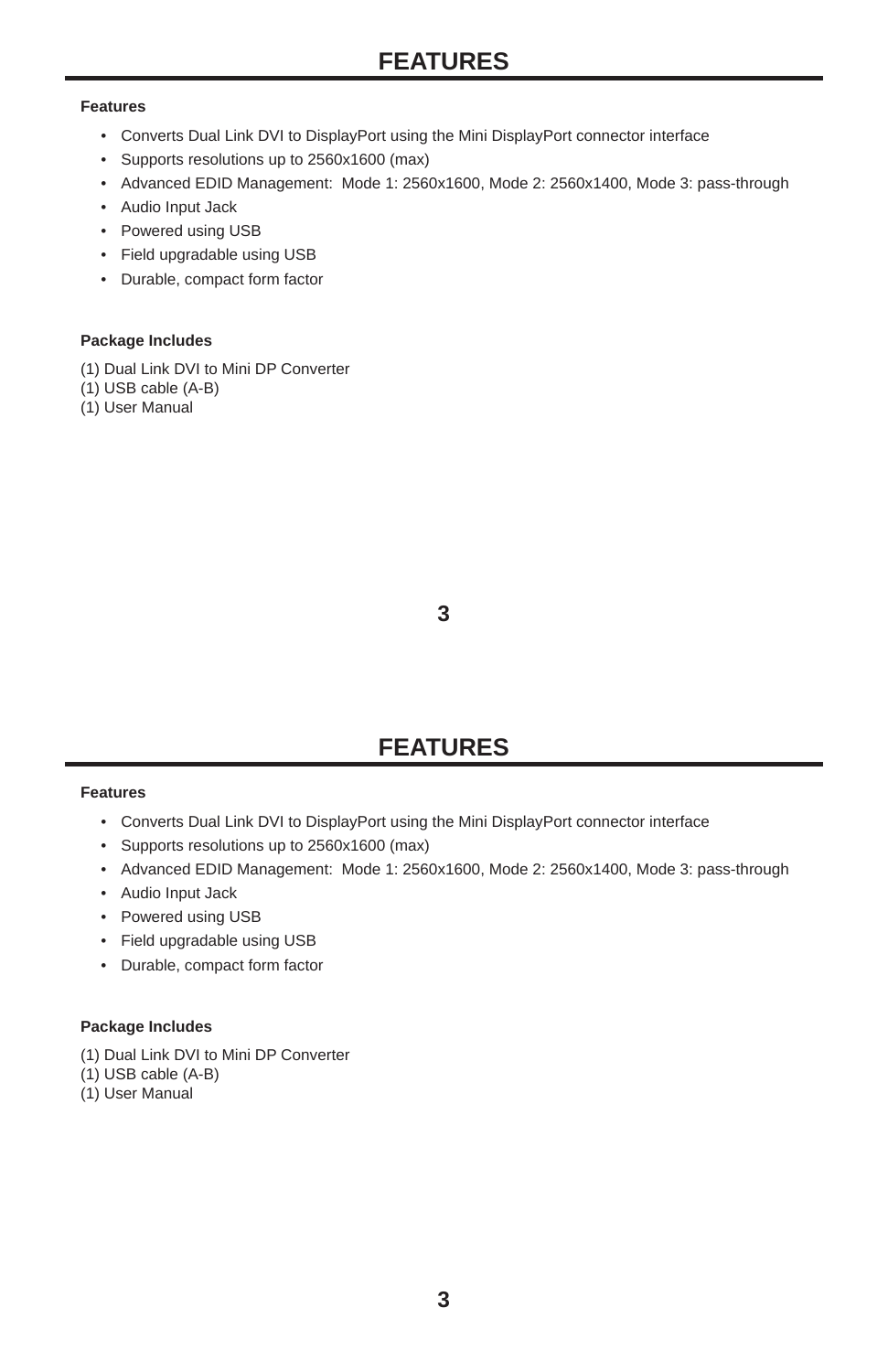## **FRONT PANEL LAYOUT**



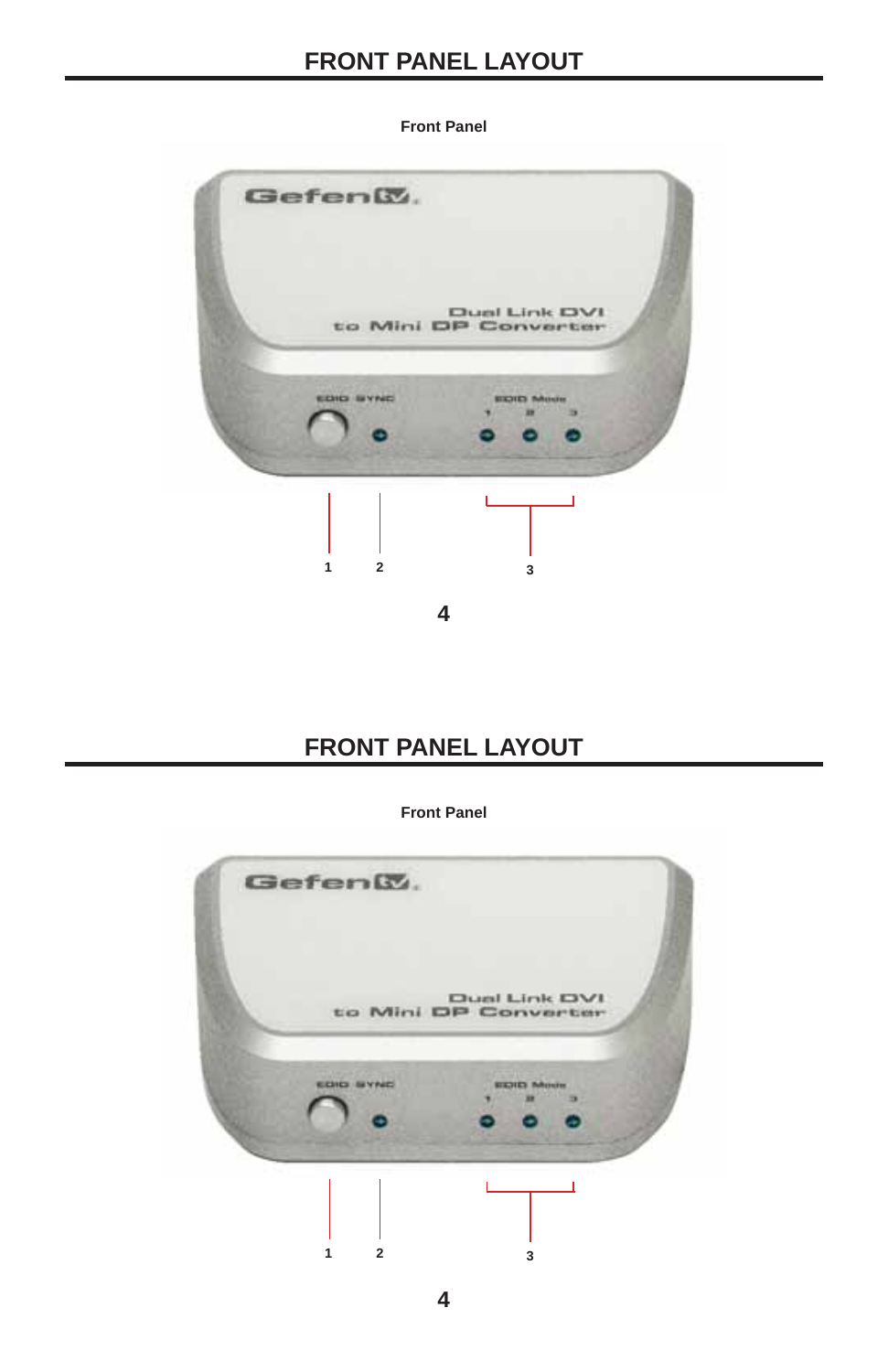#### *1 EDID Mode Button*

Used to select the EDID mode: Mode 1, Mode 2, or Mode 3. See page 9 for details.

#### *2 Sync Indicator*

This LED glow bright blue when the Converter is connected between the computer and the display.

#### *3 EDID Mode Indicators*

These LED indicators display the current EDID mode that has been selected. See page 9 for details.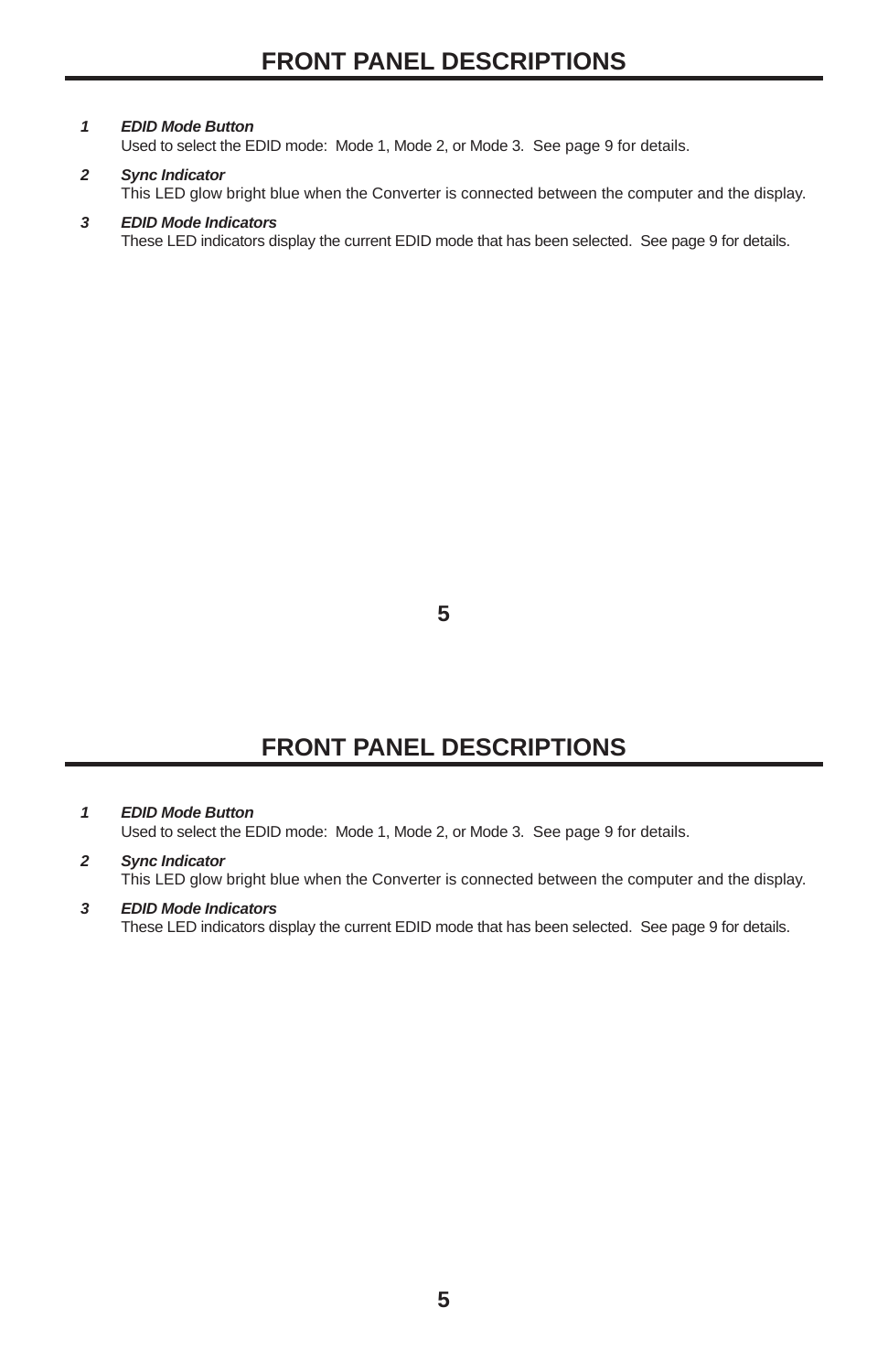## **BACK PANEL LAYOUT**

#### **Back Panel**

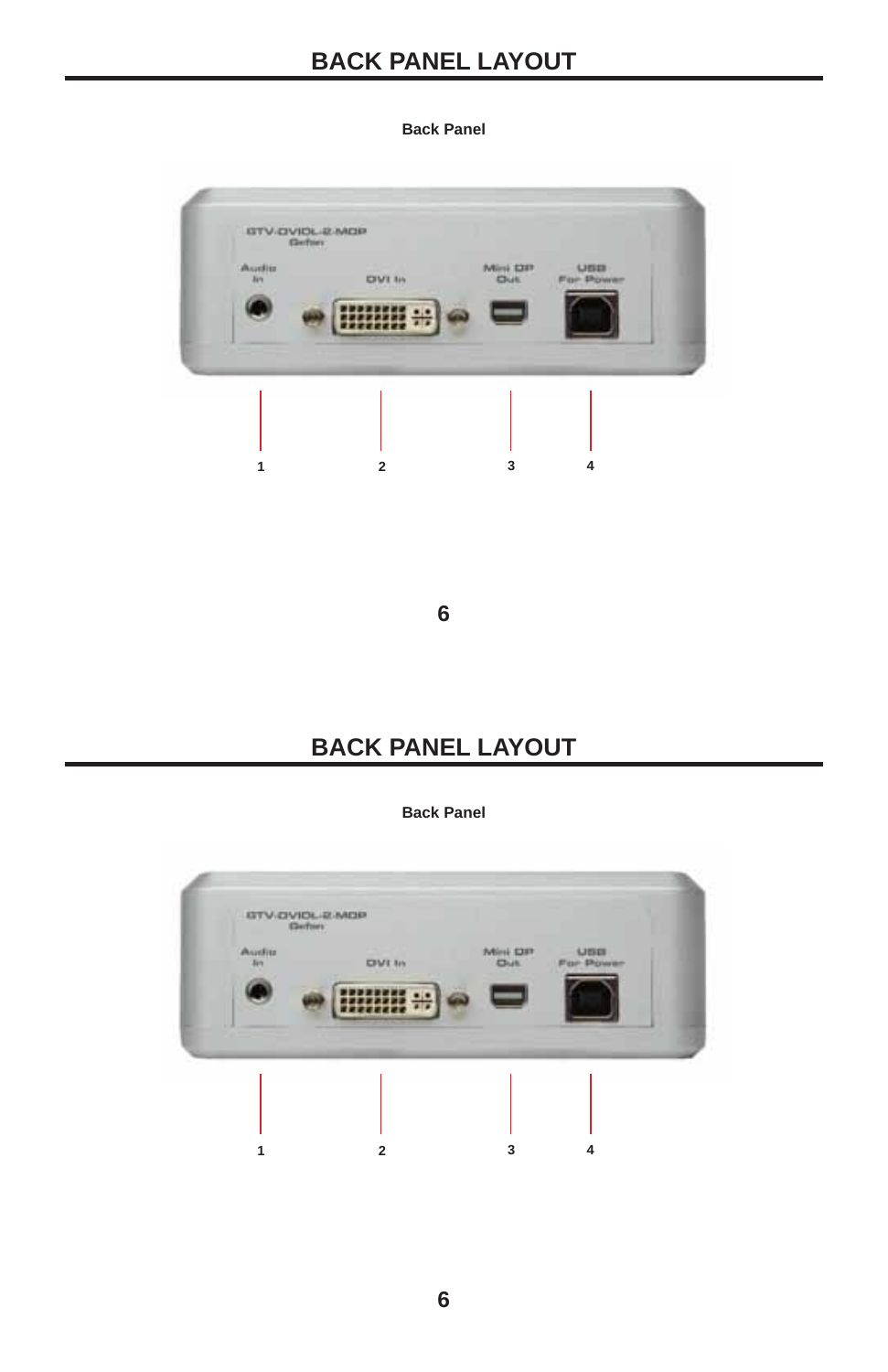## **BACK PANEL DESCRIPTIONS**

#### *1 Audio Input Jack*

Connect a 3.5 mm mini-stereo cable to this jack to include audio signals on the Mini DisplayPort cable.

#### *2 DVI In*

Connect a dual link DVI cable from the computer to this DVI-I connector.

#### *3 Mini DP Out*

Connect a Mini DisplayPort cable from this connector to the display.

#### *4 USB For Power*

Connect the included USB cable from the computer to this USB port. The USB cable supplies the power for the Converter.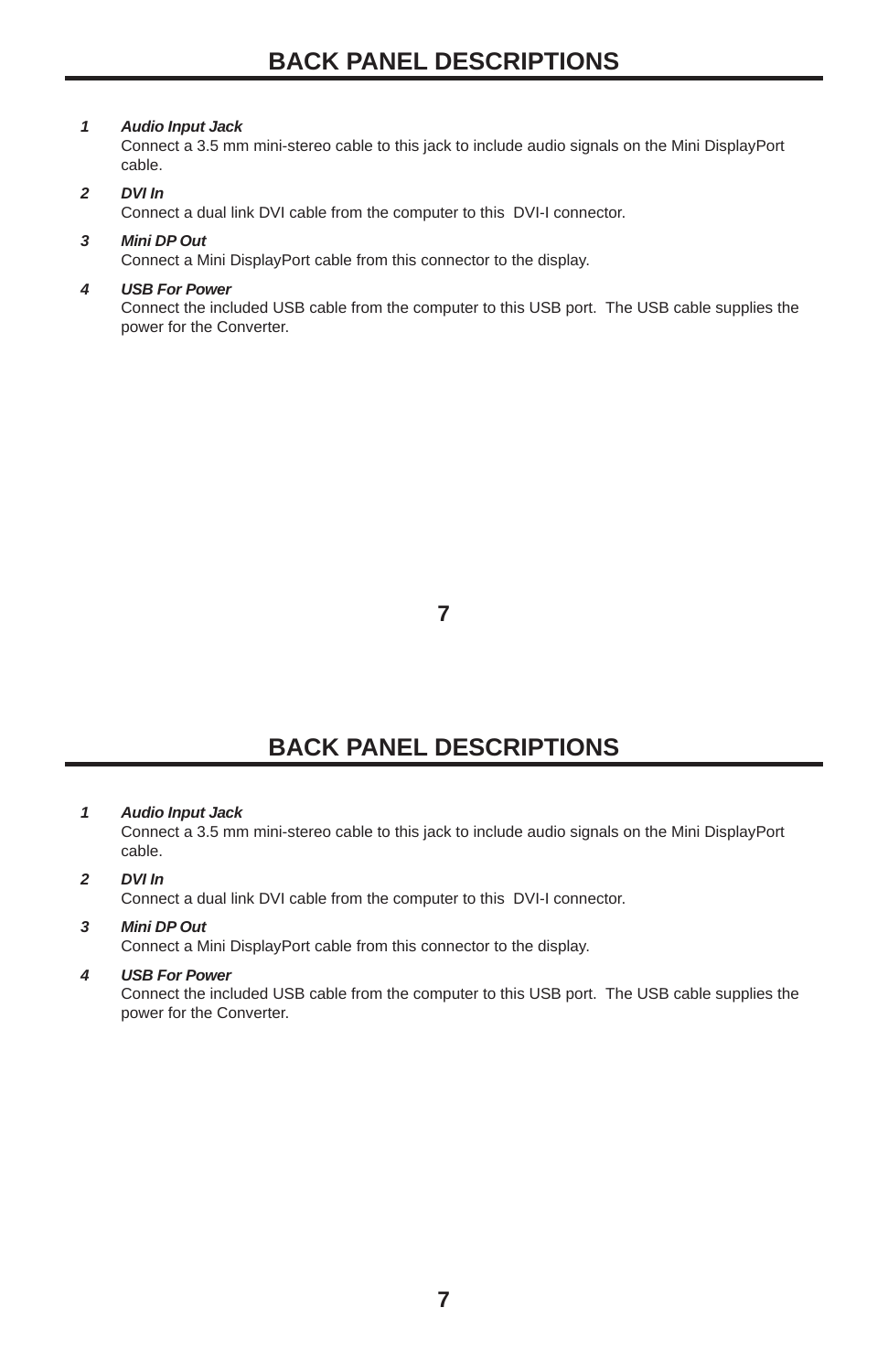## **CONNECTING AND OPERATING THE DUAL LINK DVI TO MINI DP CONVERTER**

#### **How to Connect the Dual Link DVI to Mini DP Converter**

- 1. Connect the dual link DVI source to the GefenTV Dual Link DVI to Mini DP Converter using a dual link DVI cable.
- 2. Connect a Mini DisplayPort cable (sold separately) from the Mini DP Out jack to the display's Mini DisplayPort connector. A DisplayPort cable can be used to connect to the display using a Mini DisplayPort to DisplayPort adapter or cable.
- 3. Connect the USB cable (included) from a USB port on the computer to the USB For Power jack on the Converter.
- 4. Select the appropriate EDID mode based on the capabilities of the display attached. The appropriate EDID mode LED will glow bright blue to light up to indicate which EDID mode is selected.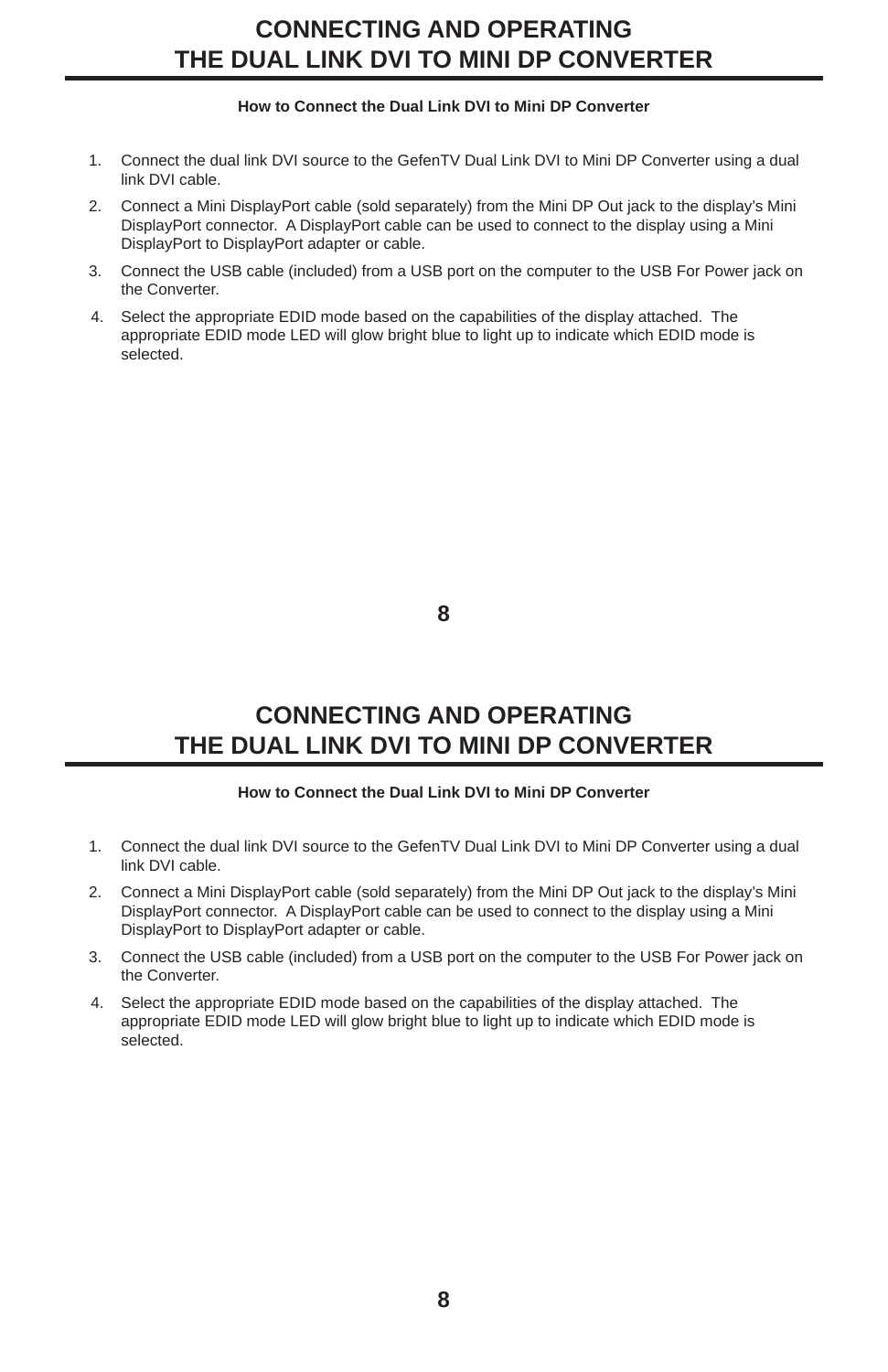#### **Advanced EDID Modes**

The following information should be used when troubleshooting the Dual Link DVI to Mini DP Converter.

This product features EDID Management. Before the source can send video signals to the display, the source devices reads the EDID (Extended Display Identification Data) of the display connected to the output. The EDID contains information about what resolutions and timings that the source can send to the display. Press the EDID button on the front panel to cycle through each of the three (3) EDID modes:

| <b>Supported Resolutions</b>           |                                |                              |  |
|----------------------------------------|--------------------------------|------------------------------|--|
| Mode 1                                 | Mode 2                         | Mode 3                       |  |
| <b><i>ALK ING It Mally looking</i></b> | <b>ALK Hold B. Mallacenter</b> | <b><i>BEETHER MALLAS</i></b> |  |
| 2560 x 1600                            | 2560 x 1400 (Apple 27")        | EDID Pass-Through*           |  |
| 1280 x 800                             | 1280 x 800                     | (default)                    |  |

\* In Mode 3 (EDID Pass-Through), resolutions and timings supported by the display are used.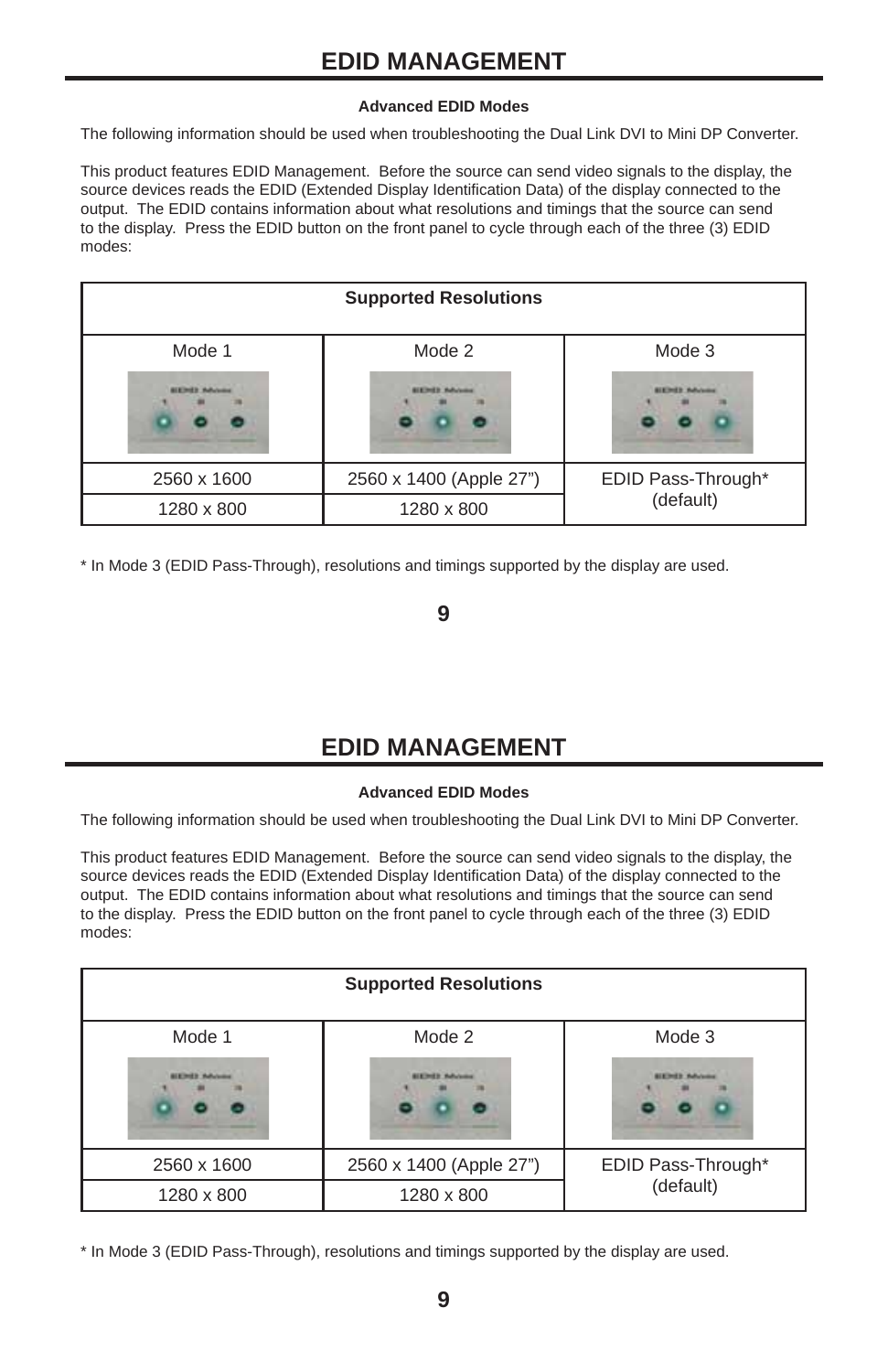## **SPECIFICATIONS**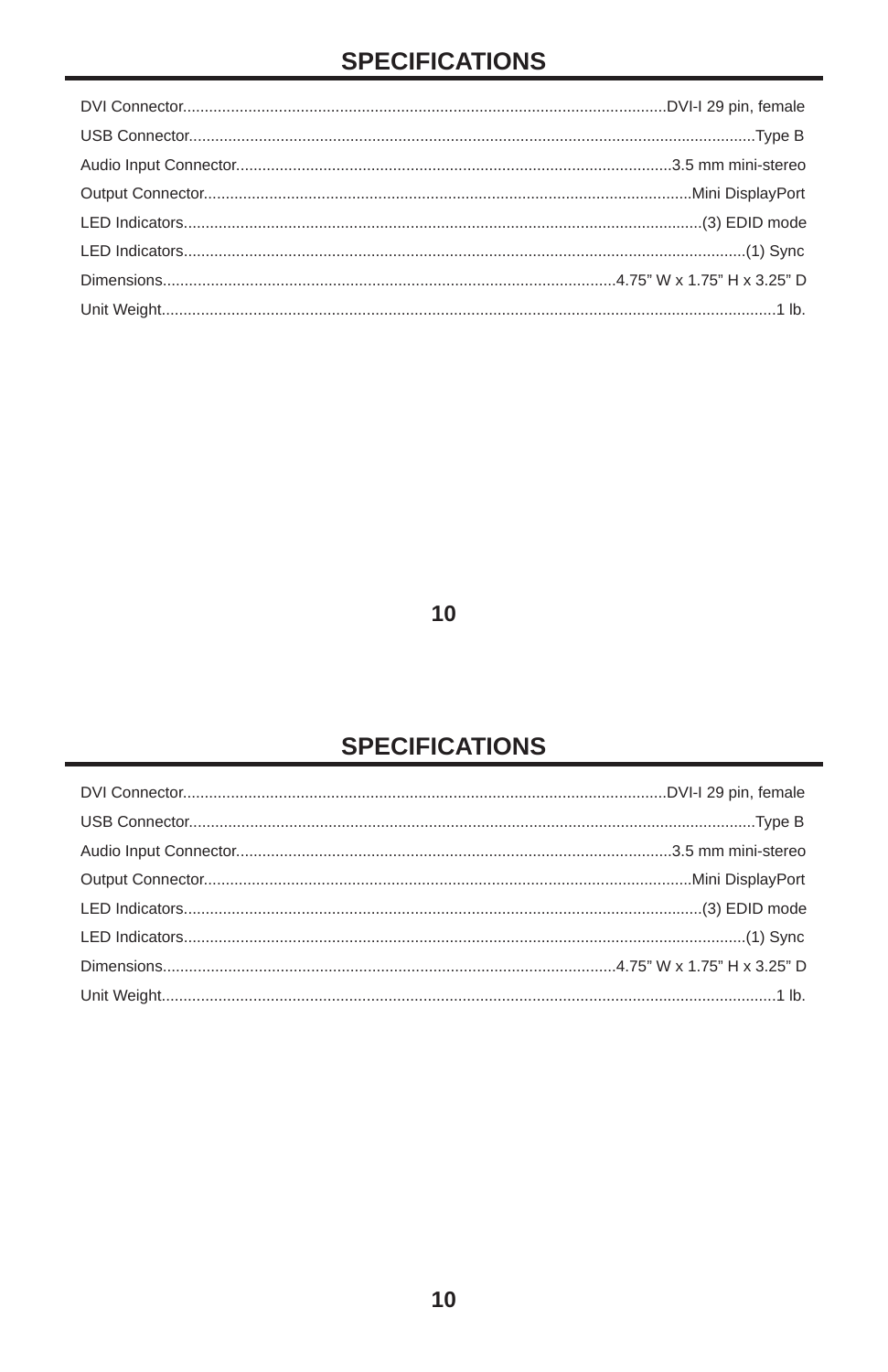## **WARRANTY**

Gefen warrants the equipment it manufactures to be free from defects in material and workmanship.

If equipment fails because of such defects and Gefen is notified within two (2) years from the date of shipment, Gefen will, at its option, repair or replace the equipment, provided that the equipment has not been subjected to mechanical, electrical, or other abuse or modifications. Equipment that fails under conditions other than those covered will be repaired at the current price of parts and labor in effect at the time of repair. Such repairs are warranted for ninety (90) days from the day of reshipment to the Buyer.

This warranty is in lieu of all other warranties expressed or implied, including without limitation, any implied warranty or merchantability or fitness for any particular purpose, all of which are expressly disclaimed.

- 1. Proof of sale may be required in order to claim warranty.
- 2. Customers outside the US are responsible for shipping charges to and from Gefen.
- 3. Copper cables are limited to a 30 day warranty and cables must be in their original condition.

The information in this manual has been carefully checked and is believed to be accurate. However, Gefen assumes no responsibility for any inaccuracies that may be contained in this manual. In no event will Gefen be liable for direct, indirect, special, incidental, or consequential damages resulting from any defect or omission in this manual, even if advised of the possibility of such damages. The technical information contained herein regarding the features and specifications is subject to change without notice.

For the latest warranty coverage information, please visit Gefen's Warranty web page at http://www. gefen.com/kvm/aboutus/warranty.jsp

#### **PRODUCT REGISTRATION**

**Please register your product online by visiting Gefen's web site at http://www.gefen.com/kvm/Registry/Registration.jsp**

**11**